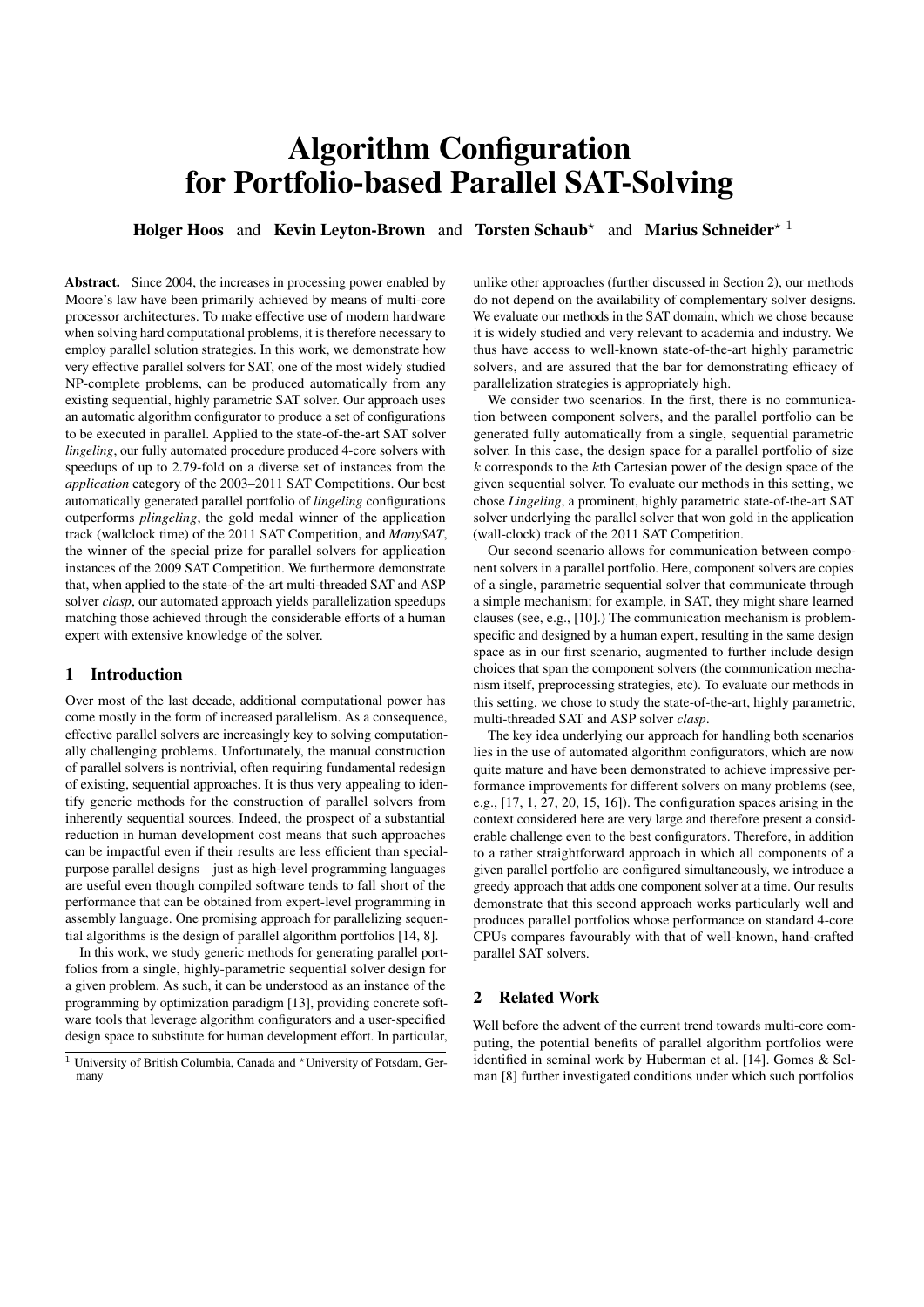outperform their constituent solvers. Both lines of work considered prominent constraint programming problems (graph colouring and quasigroup completion), but neither presented methods for automatically constructing portfolio solvers. More recently, such methods have been introduced for parallel portfolios both when the allocation of computational resources to algorithms in the portfolio is static [22, 28] and when it can change over time [6]. All of these methods build a portfolio from a relatively small candidate set of distinct algorithms. While in principle these methods could also be applied given a set of algorithms expressed implicitly as the configurations of one parametric solver, in practice they are useful only when the set of candidates is relatively small. The same limitation applies to existing approaches that combine algorithm selection and scheduling, notably *CPHydra* [21], which also rely on cheaply computable features of the problem instances to be solved and selects multiple solvers to be run in parallel.

In contrast, our work is concerned with building parallel portfolios from very large sets of candidate algorithms which are expressed as parameter settings of high-performance solvers such as *Lingeling* and *clasp*. Our approach critically relies on the availability of an effective algorithm configurator such as *ParamILS* [18, 17], *GGA* [1], or *SMAC* [16, 19]. It is conceptually related to the *Hydra* and *ISAC* procedures for constructing portfolio-based algorithm selectors [27, 20]. Like both methods, our approach uses an algorithm configurator to determine a set of configurations that complement each other well. Furthermore, like *Hydra*, our GREEDY portfolio construction procedure relies on the idea of determining such configurations one at a time to achieve a maximum incremental performance improvement in each iteration. However, both *Hydra* and *ISAC* construct per-instance algorithm *selectors*: they do not run multiple solvers in parallel, but instead select a single solver based on instance features. To our knowledge, our paper is the first to show how to automatically construct effective parallel portfolios from single, highly parametric solvers.

Parallel SAT solvers have received increasing attention in recent years. *ManySAT* [10, 11, 9] was one of the first parallel SAT solvers. It is a static portfolio solver that uses clause sharing between its components, each of which is a manually configured, DPLL-type SAT solver based on *MiniSat* [5]. *Plingeling* [3, 4] is based on a similar design; its recent version 587, which won a gold medal in the application track of the 2011 SAT Competition (wrt. wall clock time on SAT+UNSAT instances), shares unit clauses as well as equivalences between its component solvers. Similarly, *CryptoMiniSat* [25], which won silver in the application track of the 2011 SAT Competition, shares unit and binary clauses. *clasp* [7] is a state-of-the-art solver for SAT and ASP [2] that supports parallel multithreading (since version 2.0.0) for search space splitting and/or competing strategies, both combinable with a portfolio approach. *clasp* shares unary, binary, and ternary clauses and (optionally) offers a parameterized mechanism for distributing and integrating (longer) clauses. Finally, *ppfolio* [23] is a simple, static parallel portfolio solver for SAT without clause sharing that uses *CryptoMiniSat*, *Lingeling*, *clasp*, *TNM* [26] and *march hi* [12] in their default configurations as component solvers and won numerous medals in the 2011 SAT Competition. Like the previously mentioned portfolio solvers for SAT, *ppfolio* was constructed manually, but uses a very diverse set of high-performance solvers as its components. Overall, our approach can be understood as an automatic method for replicating the (hand-tuned) success of solvers like *ManySAT*, *Plingeling*, *CryptoMiniSat* or *clasp*, which are inherently based on different configurations of a single parametric solver.

#### Algorithm 1: Portfolio Configuration Procedure GLOBAL

**Input** : parametric solver  $A$  with configuration space  $C$ ; configuration space  $C_g$  for communication mechanism between component solvers; desired number k of component solvers; instance set I; performance metric  $m$ ; configurator  $AC$ ; number  $n$  of independent configurator runs; total configuration time  $t$ **Output**: parallel portfolio solver  $A^k$ 

1 for  $j := 1..n$  do

2 | obtain configuration  $c_j$  by running AC on  $A^k$  with configuration space  $C^k \times C_g$  on I using m for time  $t/n$ 

3 choose  $\hat{c} \in \{c_1, \ldots, c_n\}$  for which  $A^k$  gives optimal performance on I according to m return  $\hat{c}$ 

### 3 Parallel Portfolio Configuration

We now describe two new methods for generating a parallel solver portfolio from a single parametric solver, A, with configuration space  $C$ . We call the given set of problem instances  $I$ ; our goal is to obtain optimized performance according to a given metric  $m$ . (In our experiments, we minimize penalized average runtime.) We use  $A^k = [A_1, \ldots, A_k]$  to denote a parallel portfolio with k component solvers, each of which is a configuration of A. The configuration space of  $A^k$  is  $C^k = \prod_{i=1}^k C$  in the case where there is no communication between the component solvers (apart from coordinated launch and termination), and  $C^k \times C_g$  in the case where  $A_1, \ldots, A_k$  share information throughout a run, where  $C_g$  is the set of all possible settings of the parameters of the communication mechanism and any other global logic. Let AC denote a generic algorithm configuration procedure (in our experiments, we used *ParamILS*[18, 17]). Following our standard practice (see e.g., [19]) we perform multiple independent runs of  $AC$ , keeping the configuration with the best performance on  $I$ . We model the case of non-communicating component solvers as  $C_g := \{\emptyset\}.$ 

Simultaneous configuration of all component solvers (GLOBAL). Our first portfolio configuration method is the straightforward extension of standard algorithm configuration to the construction of a parallel portfolio (see Algorithm 1). Specifically, if A has  $\ell$  parameters, we treat the portfolio  $A^k$  as a single algorithm with  $\ell^k$  parameters and configure it directly. As noted above, we perform  $n$  parallel runs of  $AC$ . These runs can be performed in parallel, meaning that this procedure requires wall clock time of  $t/n$ if  $n$  cores are available. Nevertheless, the practicality of this approach is limited by the fact that the global configuration space  $C^k \times C_g$  to which  $AC$  is applied grows exponentially with  $k$ . However, given a powerful configurator, a moderate value of  $k$  and a reasonably sized  $C$  (and  $C_q$ ), this simple approach could be quite effective, especially when compared to the manual construction of a parallel portfolio.

Iterative configuration of component solvers (GREEDY) For use in what we expect to be the typical case where  $C^k \times C_g$  is too large to be effectively searched by AC, we introduce an iterative procedure that adds and configures component solvers one at a time (see Algorithm 2). The key idea is to use  $AC$  only to configure the component solver added in the given iteration (and the communication mechanism, as applicable and once there are two or more components), leaving all other components clamped to the configurations that were determined for them in previous iterations. The procedure is greedy in the sense that in each iteration  $i$ , it attempts to add a component solver to the given portfolio  $A^{i-1}$  in a way that myopically maximizes the performance of the new portfolio  $A^i$  (Line 4). Obviously, for  $k > 1$ ,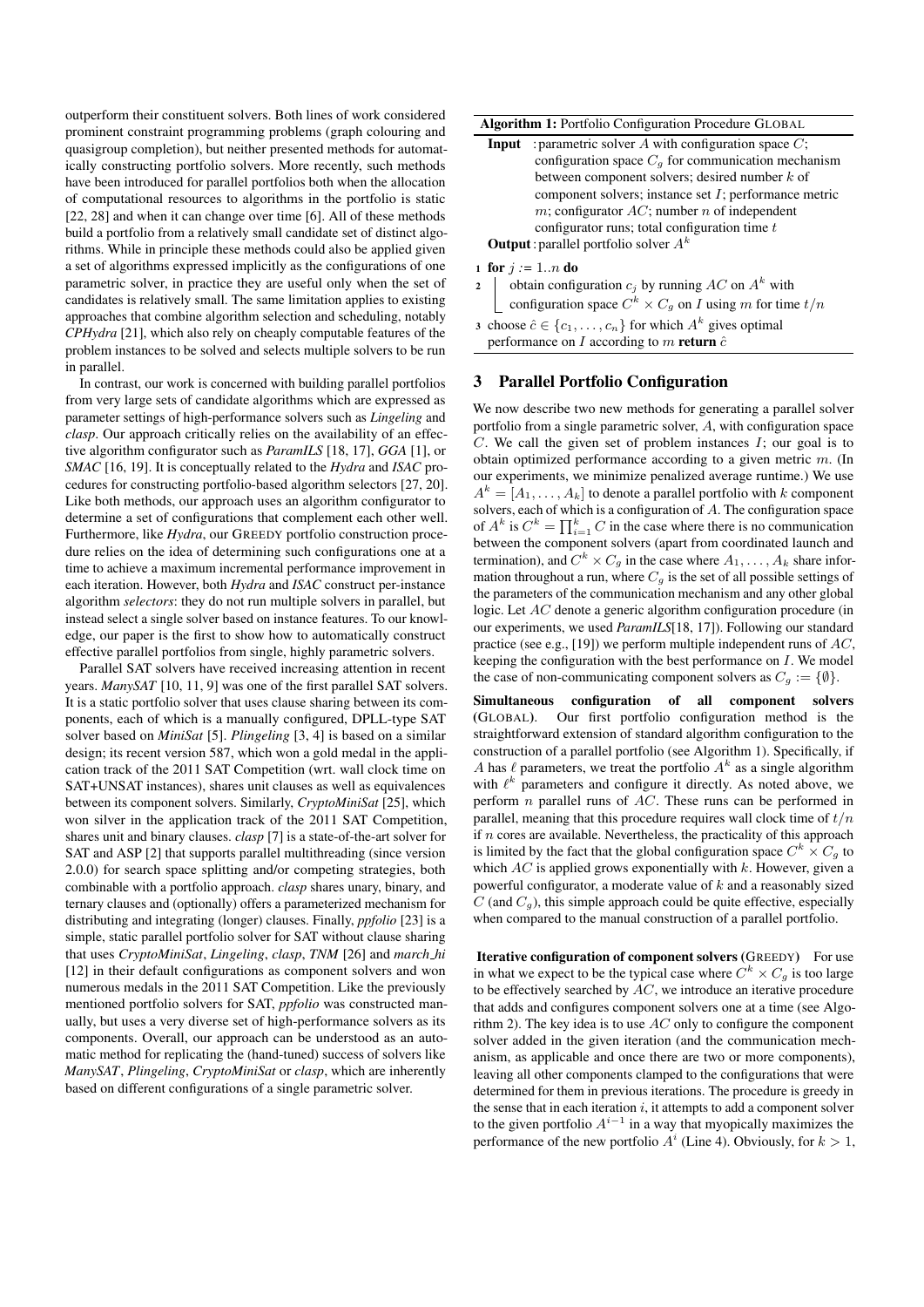#### Algorithm 2: Portfolio Configuration Procedure GREEDY

| <b>Input</b> : parametric solver A with configuration space $C$ ; |
|-------------------------------------------------------------------|
| configuration space $C_a$ for communication mechanism             |
| between component solvers; desired number $k$ of                  |
| component solvers; instance set $I$ ; performance metric          |
| m; configurator $AC$ ; number n of independent                    |
| configurator runs; total configuration time $t$                   |
| <b>Output</b> : parallel portfolio solver $A^k$                   |

- 1  $A^0$  := [empty portfolio]
- 2 for  $i := 1..k$  do
- 3  $\int$  for  $j := 1..n$  do
- 4 | | obtain configuration  $c_j^i$  by running AC on  $A^i := A^{i-1} + A$  with configuration space  $\prod_{l=1}^{i-1} {\hat{c}}^l$   $\times$   $C \times C_g$  on *I* using *m* for time  $t/(k \cdot n)$ , where  $A^{i-1}$  + A denotes the portfolio obtained by extending  $A^{i-1}$  with algorithm A
- $\mathfrak{s}$  let  $\hat{c}^i \in \{c_1^i, \dots, c_n^i\}$  be the configuration for which  $A^i$ achieved best performance on I according to  $m$ , and let  $\hat{c}_i$  be the configuration of the component solver most recently added to  $A^i$
- 6 return  $\hat{c}^k$

even if we assume that AC finds optimal configurations in each iteration, this greedy procedure is not guaranteed to find a globally optimal configuration of the entire portfolio. However, the configuration tasks in each iteration are much easier than those performed by GLOBAL for even moderately sized portfolio, giving us reason to hope that under realistic conditions, GREEDY might perform better than GLOBAL, especially for large configuration spaces  $C$  and  $C_q$ , and for comparatively modest time budgets  $t$ . Finally, notice that this procedure only runs portfolios of size  $i$  in each iteration  $i$ ; therefore, if there is a cost to computing cycles for each parallel CPU or CPU core, there are savings in earlier iterations  $i < k$ . (However, note that unlike *Hydra*, which GREEDY resembles, we do run entire portfolios in each iteration rather than individual solvers.) Observe that while the sets of  $n$  independent configurator runs in Line 4 can be performed in parallel (as in GLOBAL), the choice of the best-performing configuration  $\hat{c}^i$ has to be made after each iteration  $i$ , introducing a modest sequential overhead compared to the cost of the actual configuration runs.

### 4 Experiments

To empirically evaluate our approach for creating and optimizing parallel algorithm portfolios, we applied our GLOBAL and GREEDY methods to two state-of-the-art SAT solvers: *Lingeling* and *clasp*. Specifically, we compared performance-optimized sequential and parallel versions of both solvers to our GREEDY method, running on four cores. Finally, we assessed the performance of the parallel solvers obtained using our approach relative to other parallel SAT solvers. A more detailed description of our experimental findings is available at http://www.cs.uni-potsdam.de/parfolio.

Scenarios We compared six experimental scenarios for each solver. We use the terminology *Default-ST* to denote a single-threaded solver's default configuration, and analogously *Default-MT4* for an out-of-the-box four-threaded version. We contrasted these solver versions with three versions obtained using automated configuration: *Configured-ST*denotes the best (single-threaded) configuration obtained from 40 independent configurator runs on a training set, while

*Global-MT4* and *Greedy-MT4* represent the portfolios obtained using our methods from Section 3 for  $n = 10$  and  $k = 4$ .

Solvers We applied our approach to the two highly parameterized, state-of-the-art SAT solvers *Lingeling* version 276 [3] and *clasp* version 2.0.2 [7]. *Lingeling* has 58 parameters, which (after discretization) gave rise to a configuration space of size about  $10^{45}$ . Our parallel portfolio version of *Lingeling* was implemented based on a simple script that runs a given number of *Lingeling* instances independently in parallel and without communication. We did not apply our methods to *Plingeling*, the 'official' parallel version of *Plingeling*, because it lacks configurable parameters. However, we did compare our methods to *Plingeling*. (Single-threaded) *clasp* has 25 parameters, which—discretized by the developer—induce a space of about  $10^{13}$ configurations. *clasp* comes with a native multi-threaded architecture, in which each parallel thread can be configured nearly as flexibly as the sequential solver. Preprocessing is controlled globally for all threads. We did not consider active clause sharing in our experiments, but multi-threaded *clasp* passively shares unary, binary, and ternary clauses. Overall, four-threaded *clasp* can be configured in about  $10^{53}$ distinct ways. *clasp*'s default configurations were determined by its main developer with considerable manual effort; the default parallel portfolio version of *clasp*, *Default-MT4*, was entered in the 2011 SAT Competition.

Instance Sets We conducted our experiments on instances from the *application (industrial)* categories of the 2003–2011 SAT Competitions. Our configuration experiments distinguish a training and a test set. We used the same training set as [24], consisting of 276 instances from the 2003–2009 SAT Competitions. Our test set was comprised of all application (industrial) instances used in the 2003 and 2011 SAT Competitions with the exception instances already included in our training set: 679 instances overall. We chose a captime of 600 seconds for solver runs on training instances performed during configuration, and a captime of 5000 seconds (as in the 2011 SAT Competition) when evaluating solvers on the test set.

Evaluation Criteria All solvers were configured and evaluated based on PAR10 scores [17], which treat timed-out runs as having taken 10 times the captime. We compared solvers using three measures. First, *overall speedup* measures the speedup in terms of total PAR10 scores, disregarding instances from each table in what follows that were not solved by any solver. Second, *(arithmetic) average speedup* takes the average over the set of the compared solver's speedups, considering only instances that could be solved by both compared solvers. (We note that this measure was previously used both in the 2008 SAT Race and in [11].) Finally, *geometric average speedup* takes the nth root of the product of the elements of the set of the compared solvers' speedups over the default, again considering only instances that could be solved by both compared solvers.

We now compare the three measures. The overall speedup assesses the speedup obtained in a situation where a stream of problem instances has to be solved and our test set is representative of that stream. This is the measure that we favor, because performance on hard instances is often the most important, because this measure is much less sensitive to outliers, and because it does not require dropping instances that are solved only by the single, best-performing solver. Thus, while we include the other measures in our tables, we do not discuss them in the text in what follows. Average and geometric average speedups are nevertheless also useful for considering situations where there is substantial uncertainty over the difficulty of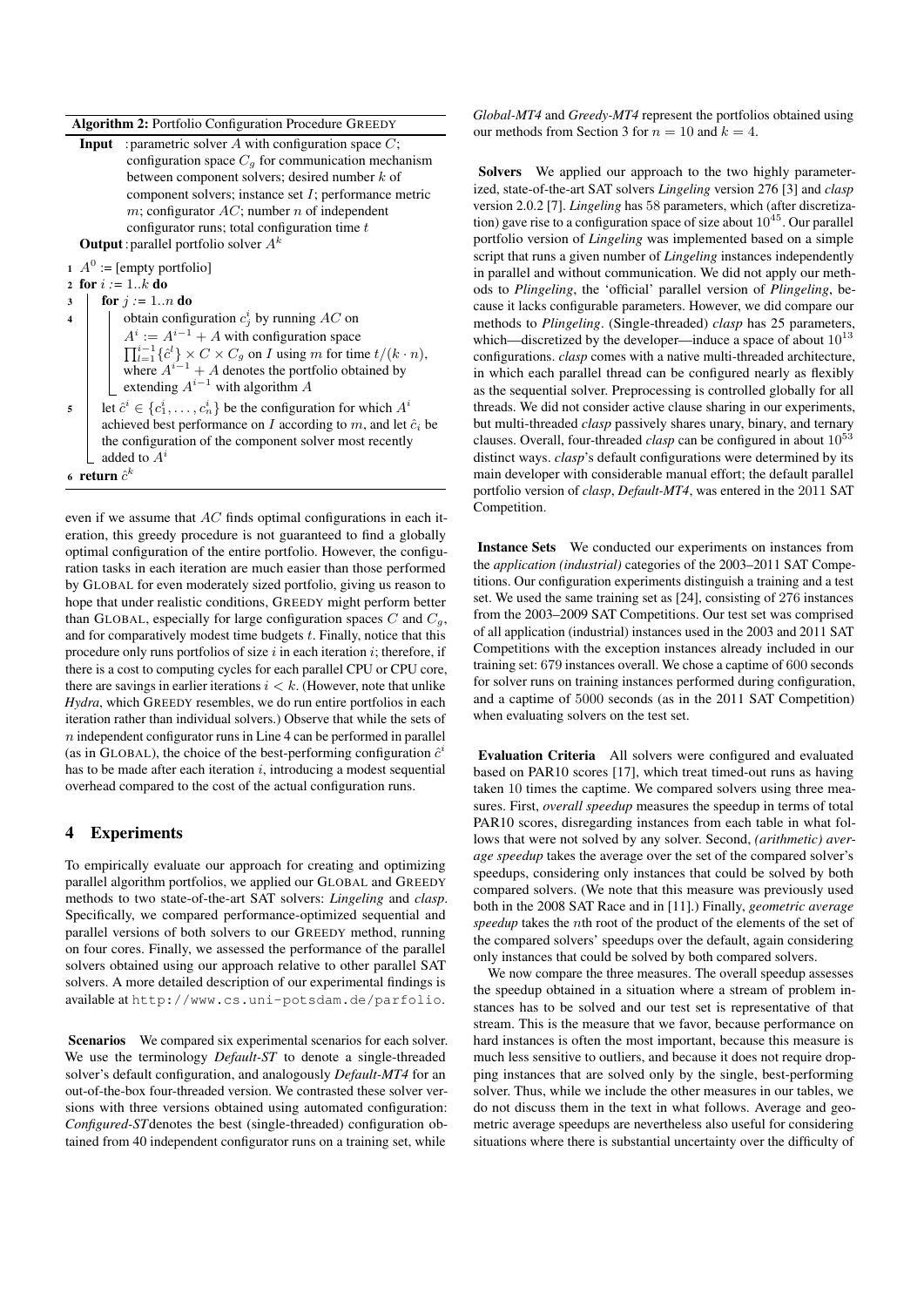|               | PAR <sub>10</sub> | Overall Speedup | Overall Speedup    | Avg. Speedup       | Geo. Avg. Speedup  |
|---------------|-------------------|-----------------|--------------------|--------------------|--------------------|
|               |                   | vs Default-ST   | $vs$ Configured-ST | $vs$ Configured-ST | $vs$ Configured-ST |
| Default-ST    | 3747              | .00             | 0.93               | 1.44               | 0.98               |
| Configured-ST | 3499              | l.07            | 1.00               | 1.00               | 1.00               |
| Plingeling    | 3066              | .22             | 1.14               | 7.39               | 1.46               |
| Global-MT4    | 2734              | 1.37            | 1.27               | 10.47              | 1.36               |
| Greedy-MT4    | 1341              | 2.79            | 2.61               | 3.52               | 1.60               |

Table 1: PAR10 scores and speedups on application/industrial SAT instances achieved by different versions of *Lingeling*, both single-threaded (ST) and 4-threaded (MT4).

|               | PAR <sub>10</sub> | Overall Speedup      | Overall Speedup    | Avg. Speedup       | Geo. Avg. Speedup  |
|---------------|-------------------|----------------------|--------------------|--------------------|--------------------|
|               |                   | <i>vs</i> Default-ST | $vs$ Configured-ST | $vs$ Configured-ST | $vs$ Configured-ST |
| Default-ST    | 7560              | L.00                 | 0.82               | 4.46               | 1.04               |
| Configured-ST | 6170              | 1.23                 | 1.00               | 1.00               | 1.00               |
| Default-MT4   | 2324              | 3.25                 | 2.65               | 7.58               | 2.15               |
| Global-MT4    | 3604              | 2.10                 | 1.71               | 6.36               | 1.44               |
| Greedy-MT4    | 2277              | 3.32                 | 2.71               | 9.47               | 2.14               |

Table 2: PAR10 scores and speedups on application/industrial SAT instances achieved by different versions of *clasp*, both single-threaded (ST) and 4-threaded (MT4).

instances that will ultimately be faced, and so consistent speedups across the entire training set (rather than just hard instances in that set) is important. We note that, unlike geometric average speedup, average speedup can give rise to situations where algorithms A and B have speedups > 1 of A against B *and* B against A simultaneously. (To see this, consider running times  $1, 2$  for  $A$  and  $2, 1$  for  $B$  on two given instances.)

We performed all solver and configurator runs on Dell PowerEdge R610 systems with an Intel Xeon E5520 (2.26GHz), 48GB RAM running 64-bit Scientific Linux.

Configuration Experiments We used the FocusedILS variant of *ParamILS* (version 2.3.5) [17], one of the best algorithm configurators currently available. To enable fair performance comparisons, in the case of *Configured-ST*and *Global-MT4* we allowed 8 CPU days of configuration time and 1 CPU day for validation runs per configurator run, which amounted to a total of 360 CPU days. (Validation runs were used to choose the best among a set of configurations; they relied on the same training set as the configuration runs. The test set was used only for evaluating the different methods.) For *Greedy-MT4*, we allowed for 2 CPU days of configuration time and 1 CPU days of validation time per configurator run, which amounted to a total of about 300 CPU days for  $k = 4$ . When using a cluster of dedicated machines with 4-core CPUs, each of those solver versions could be produced within 9 days of wall-clock time.

Parallelization speedups Table 1 presents the results of our experiments with *Lingeling* in the communication-free scenario. We observe that single-threaded configuration offered very little benefit here, reducing PAR10 score only slightly. *Plingeling* did a bit better, but despite access to four cores only achieved an overall speedup of 1.22 as compared to the *Lingeling* default. Our *Global-MT4* method outperformed *Plingeling*, but only slightly, achieving an overall speedup of 1.37 times the default. Our *Greedy-MT4* method made the best use of its four cores, achieving a speedup of 2.79 times. We performed a permutation test (10 000 iterations,  $p = 0.05$ ), which confirmed that *Greedy-MT4*'s performance significantly exceeded that of the other methods.

Table 2 describes the results of our experiments with *clasp*. Here

|                       | PAR <sub>1</sub> | <b>PAR10</b> | Timeouts |
|-----------------------|------------------|--------------|----------|
| Virtual Best Solver   | 1334             | 10480        | 138      |
| ppfolio               | 1646             | 13310        | 176      |
| Greedy-MT4(Lingeling) | 1717             | 13712        | 181      |
| Plingeling (587)      | 1684             | 13812        | 183      |
| Greedy-MT4(clasp)     | 1856             | 15310        | 203      |
| clasp(MT)             | 1837             | 15357        | 204      |
| Plingeling (276)      | 1850             | 15437        | 205      |
| ManvSAT(1.1)          | 1887             | 16003        | 213      |
| ManvSAT(2.0)          | 1998             | 17373        | 232      |

Table 3: Comparison of our best parallelization approach, GREEDY, with other parallel SAT solvers from the 2011 SAT Competition in the four-threaded setting. (The performance of the Virtual Best Solver is the minimal runtime of each instance given a portfolio of solvers. )

again we observe small gains from configuring the single-threaded solver, and *Greedy-MT4* outperforming *Global-MT4*. Overall, *Greedy-MT4* did even better in this domain, achieving a total speedup of 3.32 over the single-threaded default, approaching the theoretical maximum of 4. *Greedy-MT4* achieved slightly (but not significantly) better performance as compared to *clasp*'s multi-threaded default. However, this default was developed through extensive human effort and (as a SAT Competition entrant) had previously targeted the same data we used to evaluate it. Thus, we see our automated methods' ability to match *Default-MT4*'s performance as an encouraging finding.

Comparison to other parallel solvers Finally, Table 3 presents a comparison of our methods' performance relative to other 4-thread parallel solvers. We note a few interesting points here. First, *Plingeling*, the 2011 SAT Competition gold medal winner in the industrial multi-core track, appears only in 3rd place; however, we also note that the competition used 8 cores. Second, our *Greedy-MT4* (*Lingeling*), which is based on version 276 from 2010, performed as well as the new *Plingeling*(587). Third, although the ASP-solver *clasp* was designed for SAT instances more similar to those from the competition's crafted (rather than industrial) track, *clasp* (in both its default and our *Greedy-MT4* variants) solved more instances than both *ManySAT* versions and slightly more than *Plingeling* (276). Fourth, we note that